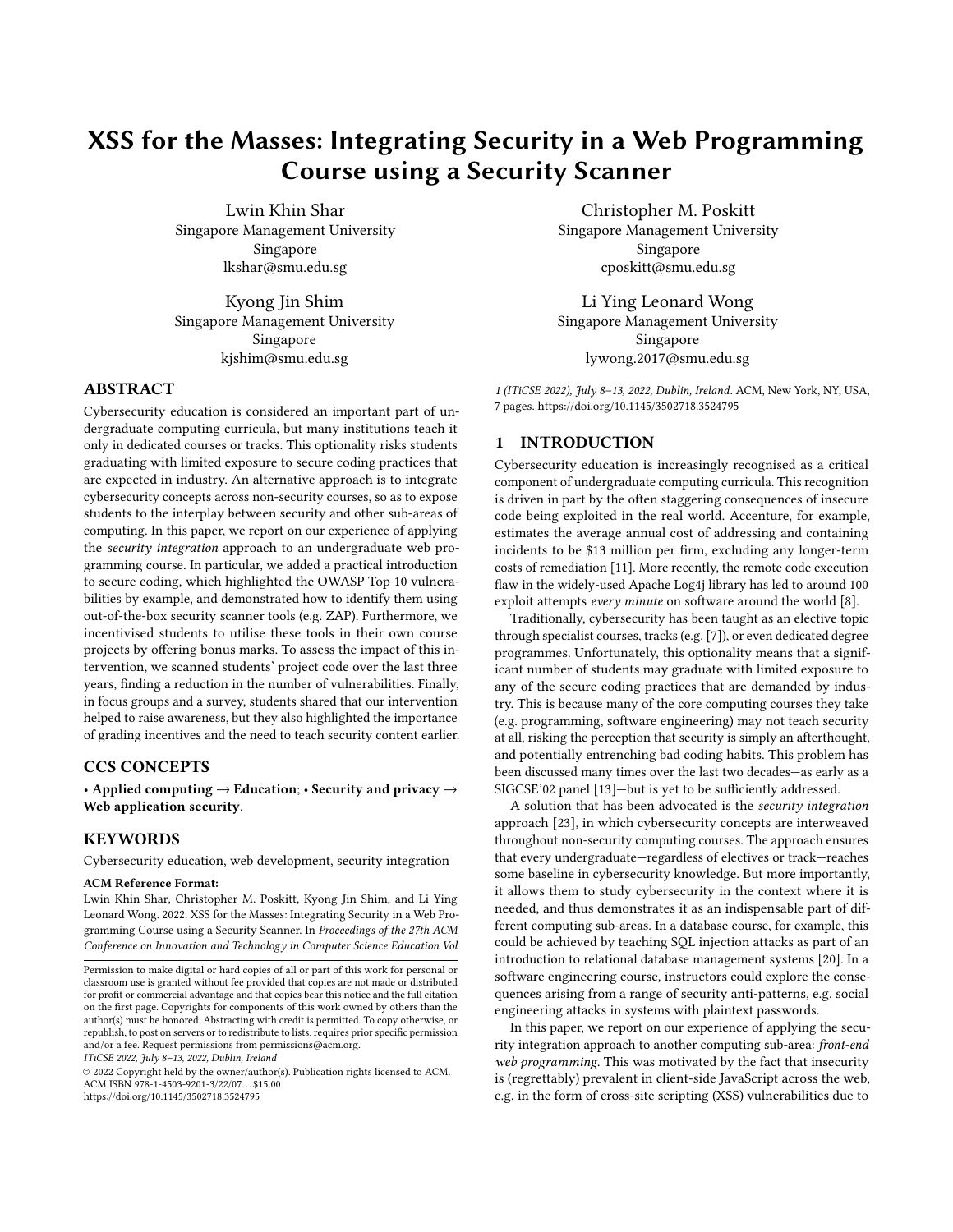mishandled user input or the inclusion of outdated libraries [\[10\]](#page-6-7). The course we targeted is part of our institution's core Information Systems curriculum, and since its inception, has focused on frontend fundamentals (i.e. HTML, CSS, JavaScript, and frameworks) without any formal content on security. In its latest iteration, we augmented the course with a practical 2-hour introduction to secure coding, which highlighted the OWASP Top 10 vulnerabilities [\[1\]](#page-6-8) using hands-on examples, and demonstrated how to identify them automatically using out-of-the-box security scanner tools such as ZAP [\[2\]](#page-6-9). Furthermore, we incentivised our students to utilise these tools in their group coding projects, offering bonus points to those who eliminated the most serious vulnerabilities from their work.

To evaluate the impact of this intervention, we scanned the code of 179 student projects over the last three years to determine the types of security vulnerabilities that students were introducing, as well as their prevalence and severity. After explicitly introducing some security content to the course, we found that there were fewer vulnerabilities distributed across the projects. Finally, we conducted a post-course survey and two focus groups, finding that our intervention helped to raise security awareness. However, students also highlighted the importance of grading incentives in encouraging the adoption of secure coding, and the need to include the content as early as possible, i.e. before releasing the project briefing. Overall, we found security integration to be a promising, low-cost approach for raising general awareness of web security, as well as for allowing our most interested students to start developing their secure coding skills in context.

# 2 RELATED WORK

The need for the security integration approach culminated in a SIGCSE'02 panel discussion, in which it was argued that the "most effective way to incorporate security oriented issues into the curriculum is to include them as natural aspects of normal course topics" [\[13\]](#page-6-4). Perrone et al. [\[15\]](#page-6-10) called this the "threading approach", as it allows security and privacy to become a unifying theme of the overall curriculum, and helps avoid the isolation of knowledge units as may happen when security is only taught in dedicated courses. Yue [\[23\]](#page-6-5) revisited this argument more recently, arguing that security integration is still lacking in computing curricula, and that we are missing a "golden chance" to help "students understand the correlation and interplay between cybersecurity and other subareas of [computing]". The motivation of our own intervention aligns with this point, in that we wanted to raise awareness of the impact of insecurity in the context of a web application.

Null [\[14\]](#page-6-11) observed that adding security topics to non-security courses can lead to some "pleasant side-effects", such as being great motivators for students, but that many instructors do not feel comfortable in their ability to teach them. The author addressed this latter point by proposing concrete topics that raise security awareness without requiring deep proficiency. Siraj et al. [\[16\]](#page-6-12) addressed it by creating an instructional support system intended to help nonsecurity faculty by providing ready-made notes and assessment materials. In our course, we addressed the issue by focusing on raising awareness (e.g. the OWASP Top 10 examples) and by using automated security scanners (e.g. ZAP) that can be run out-of-thebox and without expertise in the topic.

Several papers report on the need to integrate security into various non-security computing courses [\[17\]](#page-6-13). Taylor and Kaza [\[19\]](#page-6-14) augmented introductory programming courses with checklist-based 'security injection modules', which students could follow to address issues such as buffer overflows and input validation. Almansoori et al. [\[5\]](#page-6-15) analysed student code from computer systems courses, finding widespread usage of unsafe C/C++ functions. Similar to our approach, they recommend that instructors raise awareness by explaining the security implications of unsafe functions, and that secure coding be incentivised in exercises and projects using points. In a subsequent paper [\[6\]](#page-6-16), it is highlighted that many computer systems textbooks do not address security, and do not teach how to use unsafe functions safely. Taylor and Sakharkar [\[20\]](#page-6-6) conducted a similar study but for undergraduate database textbooks with respect to one of the most common exploits: SQL injections. While some textbooks went to the extent of providing in-depth coverage of defence, some had no mention of the topic at all and even provided SQL injectable code as examples of 'correct' queries. This is analogous to a problem we face in teaching web development, in that many online resources provide JavaScript code snippets that (if used improperly) could be exploited by XSS attacks.

A potential way to raise awareness of security concerns in different programming courses is to utilise IDE plug-ins that target insecure code. Zhu et al. [\[24\]](#page-6-17) developed ASIDE, an Eclipse plug-in that provides security warnings for Java code, as well as explanations of vulnerabilities and some code generation. The authors trialled the tool on 20 students, finding that it helped raise students' awareness when working on assignments. Whitney et al. [\[22\]](#page-6-18) use a later version of the plug-in (now called ESIDE) in an advanced web programming course. The authors observed that the tool helped students better understand why their code was insecure, but noted that it needed to be carefully incentivised to be effective, a point also emphasised by Tabassum et al. [\[18\]](#page-6-19). In the aforementioned works, security warnings are provided to students 'in the moment' [\[21\]](#page-6-20), i.e. while they are coding in the IDE. Our approach of using security scanners (e.g. OWASP ZAP) complements this by returning concrete (successful) attacks on students' code after subjecting it to state-of-the-art automated penetration tests.

# 3 CONTEXT & INTERVENTION

The context of our experience report is IS216: Web Application Development 2, a core course taken in the second year of our undergraduate Information Systems degree programme. IS216 introduces the fundamentals of front-end web programming, focusing on the HTML, CSS, and JavaScript languages. Furthermore, it teaches the principles of responsive design using Bootstrap, as well as reactive user interfaces using the Vue.js framework. IS216 follows on from previous courses that cover server-side programming and data management, which together give students the knowledge they need to develop full-stack web applications.

Our motivation for exploring the security integration approach arose on two fronts. First, having taught the course for two years without any significant coverage of security concepts (other than one instructor including ad hoc tips without elaboration, e.g. "using eval in JavaScript is bad"), we were concerned that students were unwittingly picking up programming habits that could lead to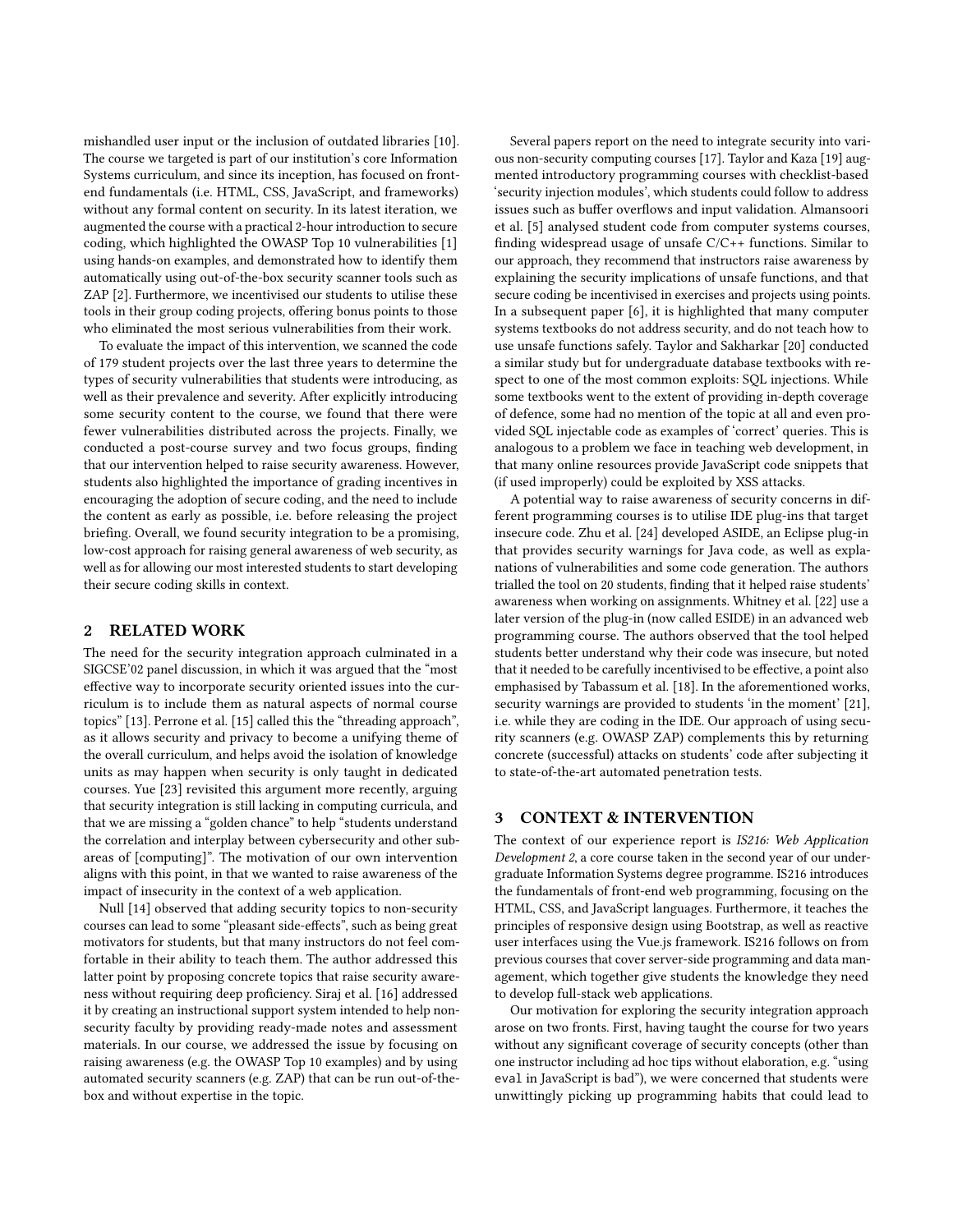<span id="page-2-0"></span>

| <b>CSS</b> |           |        | JavaScript & APIs   Intervention   Frameworks (Vue.js) |
|------------|-----------|--------|--------------------------------------------------------|
| Weeks 1-3  | Weeks 4-7 | Week 8 | Weeks 9-11                                             |

Figure 1: IS216 lesson plan

exploitable code in real-world projects. We observed, for example, that students would frequently complete their JavaScript exercises using innerHTML, a property that sets HTML content within an element on the page. While extremely convenient, the property is susceptible to XSS attacks if it uses non-validated input (e.g. injected HTML that the browser then renders). We found that many students simply did not know that innerHTML was dangerous, aligning with Gollmann's observation that many security flaws in code arise mainly due to lack of awareness [\[9\]](#page-6-21). Secondly, of all the courses in our degree, we felt that the security integration approach had the potential for most impact in a course on web development. This is because front-end web development is all about user-facing code, and instilling some basic security awareness could ensure that much of the low-hanging fruit, such as validating user inputs, gets 'picked' by students. Furthermore, while there are many online materials for learning web development, secure coding practices are often not mentioned. For example, the W3Schools page for innerHTML [\[4\]](#page-6-22) does not mention the property's security implications at all.

Integrating security into IS216, however, required us to address a number of challenges. First of all, previous runs of the course were already considered quite content-heavy, given that they required students to become adept at several different web languages/frameworks in a short period of time. This raised the concern that too much additional content on security might make the course overwhelming for some students. Second, as a large multi-section course, IS216 is taught by different faculty and instructors, most of whom are not security experts. These challenges required us to design an intervention that raised awareness of web security while remaining accessible to students and teaching staff of all backgrounds.

Hence, in this year's run of IS216, we decided to introduce students to security concepts in a more systematic way by offering an extra lecture in Week 8, our university's mid-term break period (Figure [1\)](#page-2-0). Furthermore, it was delivered to the entire cohort as a single online class, rather than as separate lessons by the instructors teaching our 11 'sections'. This ensured that: (1) our established lesson plan was not significantly disrupted; and (2) instructors less confident in security would not have to facilitate the session.

Our lecture was guided by the OWASP Top 10 [\[1\]](#page-6-8) security vulnerabilities list. In particular, we gave a practical, hands-on demonstration of the vulnerabilities by running the OWASP ZAP [\[2\]](#page-6-9) security scanner, step-by-step, on multiple relatable examples. The idea was to make security more 'visible' to students by showing them what could happen in practice (rather than simply in theory), and by relating our demonstrations to the JavaScript methods and properties that they were taught in previous weeks.

In order to drive interest in this additional break-week lecture, instructors factored students' attendance towards their class participation grades (i.e. a holistically awarded grade component for fully participating in IS216 classes over the term). Furthermore, to incentivise students into applying what they learnt, bonus marks

#### Table 1: Summary of the results

<span id="page-2-1"></span>

|                 | prev. 2 runs | this year<br>w. outlier | this year<br>w.o outlier | security<br>focused |
|-----------------|--------------|-------------------------|--------------------------|---------------------|
| No. of projects | 87           | 92                      | 91                       | 15                  |
| Mean #vuln      | 72.74        | 94.23                   | 67                       | 68.33               |
| Std Dev #vuln   | 65.12        | 268.39                  | 63.5                     | 103.85              |
| Median #vuln    | 56           | 51.5                    | 50                       | 34                  |

were given to those who incorporated secure coding practices into their group projects. Students could demonstrate this by highlighting their good practices (e.g. validating user input) or by showing us good reports after running security scanners such as ZAP on their code. As we were trialling this intervention for the first time, we offered only a modest number of bonus marks (i.e. 2 marks out of 25) for the project to mitigate the risk of teams diverging too far from the main learning objectives of the course.

## **SCANNING STUDENT PROJECTS**

Using ZAP [\[2\]](#page-6-9), we scanned 87 projects from the previous two runs of IS216, as well as 92 projects from this year's run. To understand what could happen if the students really make an effort to improve security, we will also discuss the scan results of the projects for which the students explicitly declared that they are putting considerable effort into security. There were 15 such projects amongst the 92 from this year's run. Table [1](#page-2-1) shows a summary of the results.

First, we must highlight that amongst this year's projects, there is an outlier project which reported 2,569 vulnerabilities in total. As shown in Table [1,](#page-2-1) this outlier causes a very high standard deviation of the results for this year's run (268.39 compared to 65.12 in the previous two runs and 63.5 in this year's run without the outlier). Therefore, to avoid misinterpreting the results, in the following discussions we focus on comparing the results of this year's run without the outlier project against results of the last two runs.

As shown in Table [1,](#page-2-1) the mean number of vulnerabilities in the projects from the last two runs is 72.74 and the mean number of vulnerabilities in this year's projects without the outlier is 67. The distribution of the scan results is shown in Figure [2.](#page-3-0) The leftmost boxplot in the figure shows the distribution of the total vulnerabilities found in the projects from the last two runs; the second boxplot shows the distribution of the total vulnerabilities found in this year's projects; the third plot shows the distribution of total vulnerabilities among this year's projects without the outlier; and the rightmost boxplot shows the distribution of total vulnerabilities among this year's projects that declared an emphasis on security. As shown in Figure [2,](#page-3-0) the distribution of total vulnerabilities dropped in this year's run compared to the previous two runs.

In addition to the total vulnerabilities, ZAP also reports their risk level (severity). Table [2](#page-3-1) shows the percentages of the different risk levels of the vulnerabilities. If we do not consider the outlier, the percentages of the medium and low risk vulnerabilities dropped in this year's projects compared to the previous two runs' projects. This is further illustrated by the boxplots in Figures [3](#page-3-2) and [4.](#page-3-3)

On the other hand, we observed that the distributions of high risk and informational risk vulnerabilities among the previous two runs' projects and this year's projects are similar (due to space constraints, we do not show the boxplots here). One explanation is that medium and low risk vulnerabilities are considered 'lower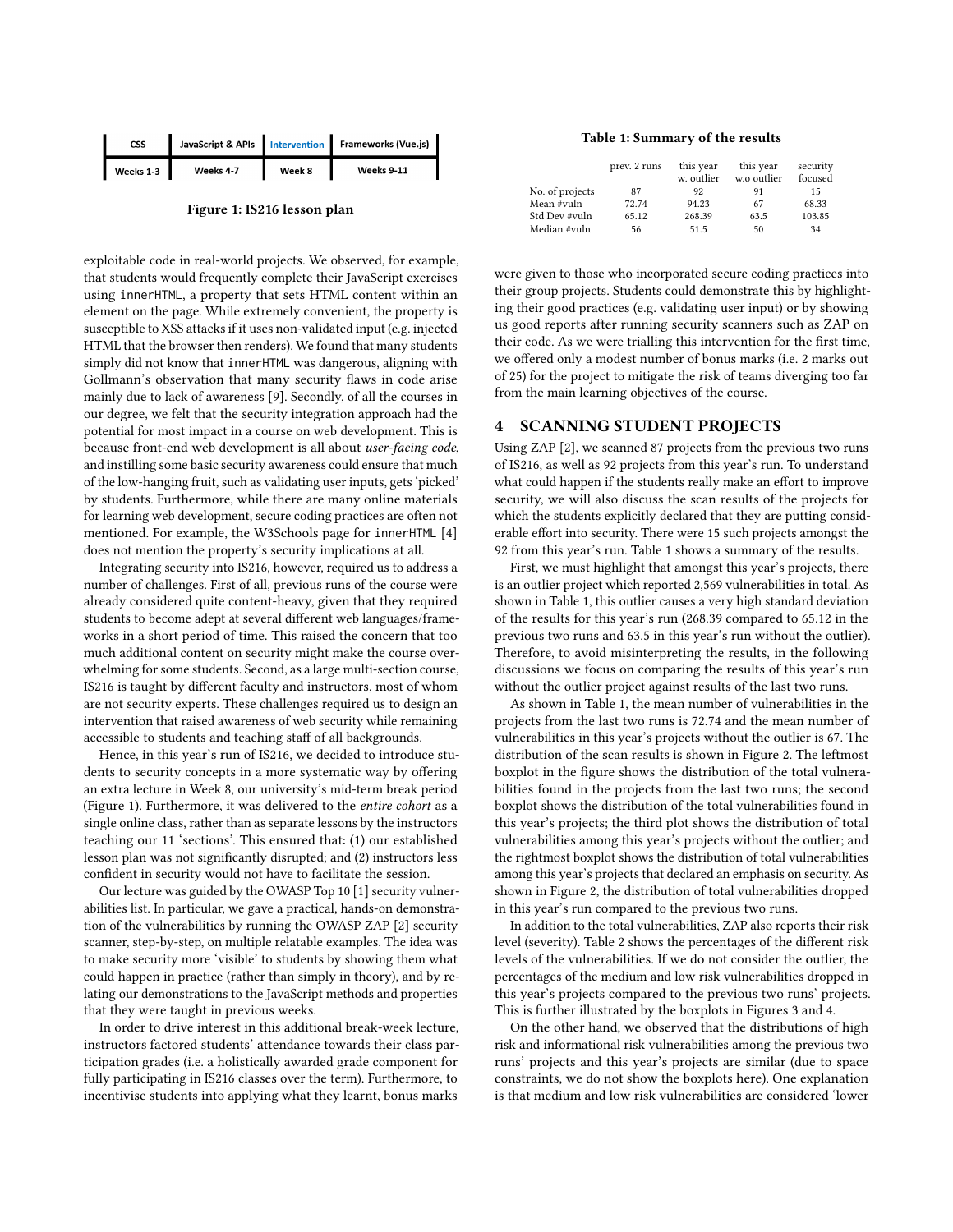<span id="page-3-0"></span>

Figure 2: Distributions of total vulnerabilities in last two runs' projects vs. this year's projects (with and without the outlier) and this year's projects that focused on security

<span id="page-3-2"></span>

Figure 3: Medium risk vulnerabilities found in this year's projects vs. past years' vs. projects that focused on security

<span id="page-3-3"></span>

Figure 4: Low risk vulnerabilities found in this year's projects vs. past years' vs. projects that focused on security

hanging fruit' because there are several types of vulnerabilities and a moderate effort is likely to be enough to fix at least some of them. (The severity level is also considered high according to OWASP.) Therefore, students seem to be motivated enough to address these risks in an attempt to score some bonus points. There is a significant number of informational risks (≈26% of total vulnerabilities in all the runs) but since this type of risk is not considered severe, students did not seem to pay much attention.

ZAP also reports types of the vulnerabilities. To understand which types of vulnerabilities students addressed better in this year's run after our intervention, we also looked at the scan results with respect to vulnerability type (Table [3\)](#page-3-4).

<span id="page-3-1"></span>Table 2: Percentage of vulnerability risk levels in last two runs' projects vs. this year's (with and without the outlier)

| Risk Level    | last 2 runs | this year  | this year   |
|---------------|-------------|------------|-------------|
|               |             | w. outlier | w.o outlier |
| High          | 0.52        | 0.35       | 0.49        |
| Medium        | 12.75       | 22.26      | 10.59       |
| Low           | 61.08       | 51.54      | 52.72       |
| Informational | 25.65       | 25.85      | 36.2        |

<span id="page-3-4"></span>Table 3: Percentage of types of vulnerabilities in last two runs' projects vs. this year's (with and without the outlier)

| Type                      | last 2 runs | this year  | this year   |
|---------------------------|-------------|------------|-------------|
|                           |             | w. outlier | w.o outlier |
| Broken Access Control     | 41.3        | 48         | 47.4        |
| Injection                 | 1.68        | 0.37       | 0.52        |
| <b>Insecure Design</b>    | 1.04        | 0.18       | 0.26        |
| Security Misconfiguration | 41.86       | 40.1       | 35.8        |
| Integrity issue           | 14.14       | 113        | 16          |

As shown in Table [3,](#page-3-4) broken access control and security misconfiguration vulnerabilities are commonly found in students' projects. After our intervention this year, we observed fewer security misconfiguration problems, including injection and insecure design problems, compared to the previous two runs. In terms of the distribution among the projects, the drop in security misconfiguration vulnerabilities is significant, as shown in the boxplots of Figure [5.](#page-4-0) One possible explanation of this is that security misconfiguration problems are generally easier to fix than others, e.g. by using framework-provided security features.

The rightmost boxplots in Figure [2,](#page-3-0) Figure [3,](#page-3-2) Figure [4,](#page-3-3) and Figure [5](#page-4-0) show the results of the projects in this year's run which focused on security. We can observe a clear improvement in security based on these figures. We inspected some of these projects' code to understand how they were able to achieve good security results. We observed that, in these projects, security misconfiguration errors were mainly avoided by using framework-provided security features such as using the Firebase authentication service to provide secure authentication, and the Firebase environment to store API keys securely.

For example, the following listing shows the secure configuration method adopted by one of the teams that emphasised security:

```
cred dict = \{" type ": os.environ.get ('FB_ACC_TYPE'),
  " private_key ": os.environ.get ('FB_PRIV_KEY').
                           r e p l a c e ( '\ln' , '\ln' ) ,
  "auth\_uri" \colon os. environ.get('FB\_AUTH_URI') ,
  " token_uri ": os.environ.get ('FB_TOKEN_URI'),
  " auth_provider_x509_cert_url ": os.environ.get
                  ( ' FB_AUTH_PROVIDER_CERT_URL ' )
}
```
The above code essentially stores the sensitive information (such as API keys) in environment variables and accesses them securely. In comparison, the following shows the insecure configuration (exposure of an API key in client code) used in a past year's project: const key="i9IigYi6bl70KMqOcpewpzHHQ2NanEqx";

```
var base\_url = " \dots " ;var url = base\_url + "? data set = " + dataset +"& apikey ="+key;
request.open ("GET", url, true);
```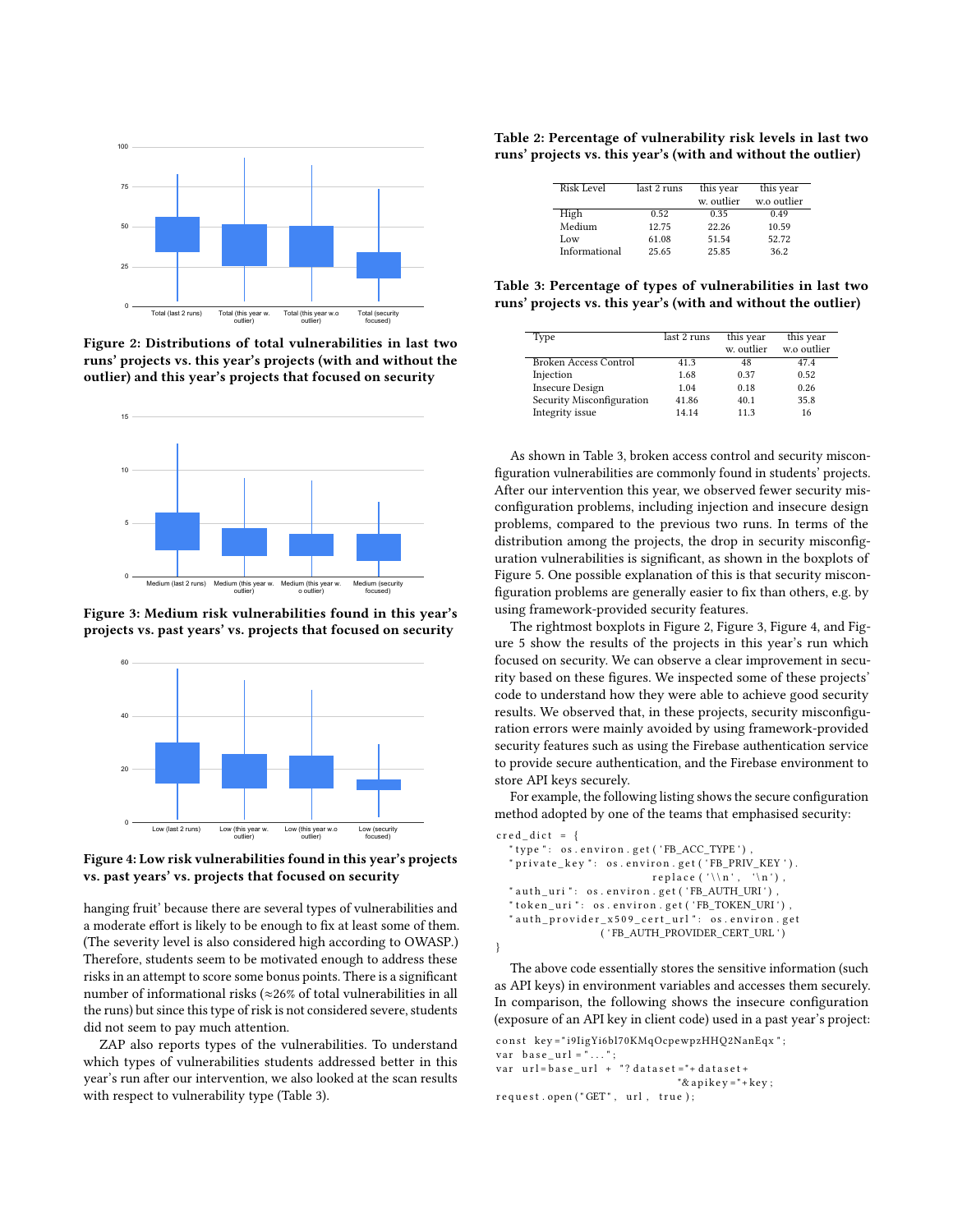<span id="page-4-0"></span>

Figure 5: Misconfiguration vulnerabilities found in this year's projects vs. past years' vs. security-focused projects

#### 5 FOCUS GROUPS & REFLECTIONS

In this section, we critically reflect on our experiences of introducing web security in an undergraduate web programming course. To obtain some reflections from our students, we designed a short and optional survey which we distributed to them after the completion of all assessments and grading. Our survey consisted of several 'yes/no' questions (e.g. Did you attend the Week 8 web security talk? Did you implement web security in your project? Did you have prior experience/knowledge in web security?). Our survey also consisted of Likert scale questions (e.g. How relevant is web security to front-end web development? Will you want to learn more about web security in the future? Should web security be part of web application development curricula?), and we asked students to indicate the level of their agreement using a five-point scale. Finally, we asked open-ended questions about the web security tools they used in their project and what security vulnerabilities they were successful at resolving. We collected 147 responses from the seven sections surveyed (managed by two faculty members), i.e. a response rate of approximately 33%. Furthermore, we dived deeper into the students' perceptions by conducting two focus group sessions with four volunteers from the survey respondents.

'Security' is perceived to be a hard, technical, advanced, daunting topic: While about 15% of the survey respondents indicated that 'security' is a foreign topic to approach as part of their web programming learning, a focus group session revealed more in-depth insights into why this was the case.

"Having learnt security in polytechnic, I realised you cannot jump into security right away. You need some basic knowledge of computer networking first."

Students with prior exposure to security voiced that security was not an independent subject but a broad field of study that typically started with an introductory course in computer networking. Currently, our information systems undergraduate curriculum does not offer a computer networking course. Hence, when the subject of security came up in the web programming course in the middle of the term, many students found the subject to be daunting.

To make it less daunting for sophomores taking a web development course, short bridging courses during school breaks could be helpful. A bridging course on computer networking during the summer break after the freshman year can provide students with sufficient knowledge of how digital systems are connected and where vulnerabilities could occur.

The core course content is already overwhelming. Adding security as another topic will make the course very packed: 39% of the survey respondents cited 'time constraints' to be a major factor behind not implementing web security in their projects.

"Only I had prior background in security. Though other front-end related bonuses were also new to us, my group members decided to do front-end bonuses such as Sass and visualisation libraries [instead of security]. It is more directly related to the core content we learnt in the course. Doing security would require more research, and we had little time left to finish the project."

By the sixth week of the term, most of the CSS and JavaScript concepts were taught sufficiently. By then, most student groups start brainstorming on project details, including bonuses. In selecting bonuses, many students did not find 'web security' to be an approachable topic. Such groups instead pursued CSS and JavaScriptrelated frameworks and libraries.

"(Referring to Sass and animation libraries) These seemed more approachable than security because it's an extension of what we already learnt in class. Approachable... but then these came with [their] own learning curve and resulted in many hours of researching and experimenting."

It is worthwhile to note that information systems sophomores take on three core courses concurrently in the Fall term on top of one or two other track courses. Given that about nine hours worth of work is expected for each university course, our students spend between 36 and 45 hours weekly on course work. In each course, a group project (consisting of 5–6 students) is a substantial grade component, typically ranging between 25% and 45%.

"I was the only one in my group with some prior experience in security. I was keen to explore web security in our project, but my group mates voted against it because it was too risky compared to other more approachable bonuses."

Depending on the group composition and their willingness to go above and beyond, the group project component can introduce additional workload on top of the core course work. Given the 'time constraint', many groups chose safer options and 'security' was not one of them.

The aforementioned 'bridging' courses that students can take on during school breaks can help reduce the amount of independent research students would have to perform if they were to implement security into their web development projects.

"Every year, seniors and school clubs offer technical workshops focused on application development, data structures and algorithms, etc. Workshops focused on security are hard to come by. Faculty-led bridging courses will be definitely helpful, but ideally, students and school clubs too will initiate offering workshops on security."

Doing 'security' later is challenging because it requires a redesign of the web application: Our intervention of introducing 'web security' in Week 8, right in the middle of the term, was met with mixed responses. While some students indicated that they found the topic to be interesting and helpful, others indicated that the topic could have been introduced earlier.

"After developing a web app without security in mind, going back to implement web security was really challenging because we had to roll back our code changes and coordinate across multiple group members... every small change I made to implement web security resulted in more bugs for other group members"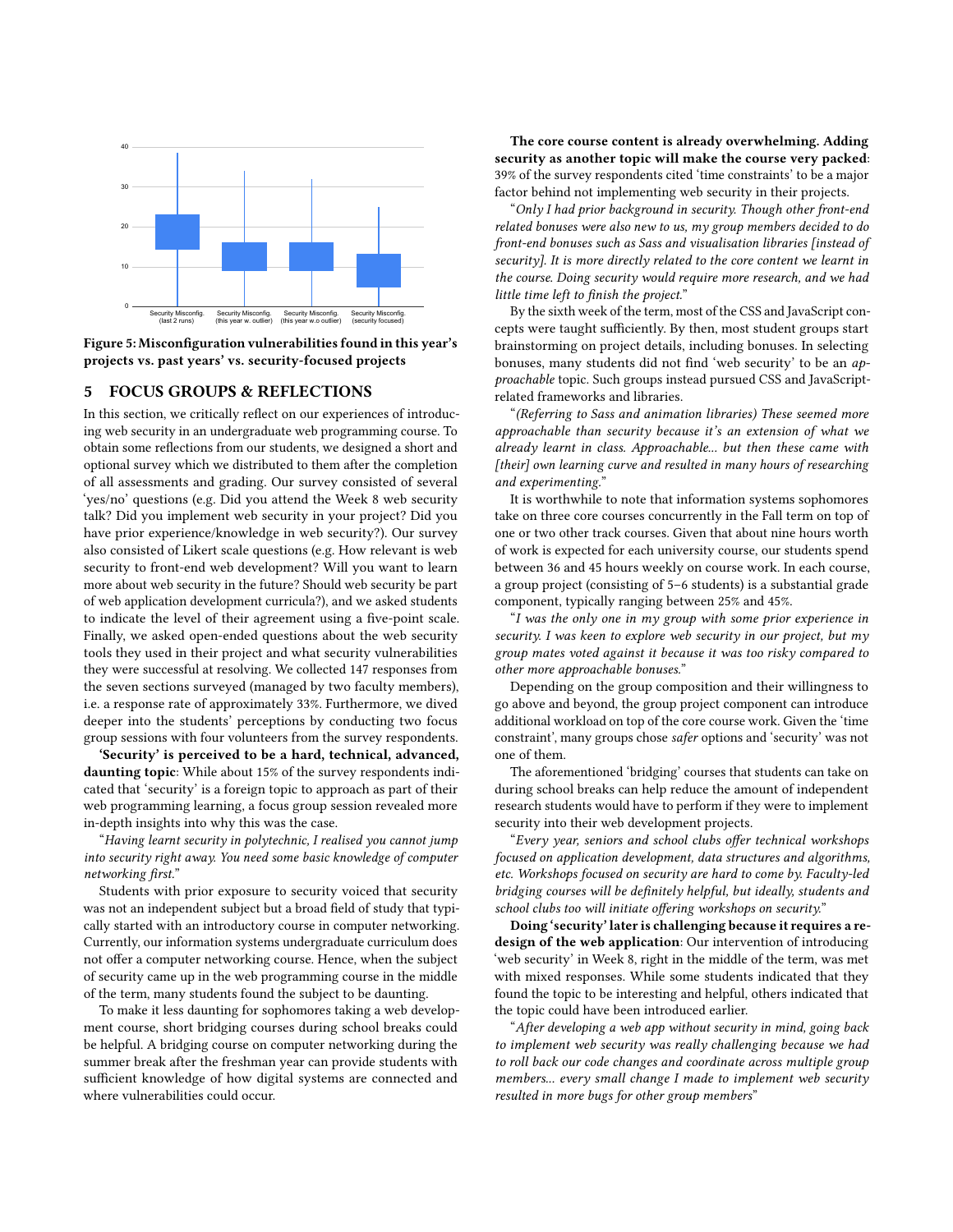Those groups that implemented web security voiced that they did so after much of their web application had been already implemented (around Week 10). In those groups, typically, only one group member took charge of the 'web security' implementation. Upon making code changes to implement web security, they found out that those changes led to other parts of their application breaking. This resulted in many hours spent on fixing the 'new' bugs and caused much frustration amongst the group members.

"(With prior experience in security) Very challenging to revert back and implement security. To implement security into web app, group must do the thinking right from the start."

In other words: secure coding practices need to be introduced as early as possible in the course.

"Instead of learning security as yet another topic in [the] web app dev course, where and when possible during lessons, faculty can highlight good and bad coding/design practices."

For example, when students learn about AJAX API calls, faculty can show examples of security vulnerabilities associated with them. Instead of showing one 'right' way to make API calls, faculty can show how ill-intended users can exploit them and how to protect web applications from such exploitation.

Is 'security' really an essential topic for all Information Systems students? When asked "Should web security be part of web application development curricula?", 71% of the survey respondents indicated 'Probably yes' or 'Definitely yes'. A question was raised by some students, and it pertains to whether 'security' is really an essential topic in information systems curricula.

"I aspire to become a data analyst. I don't intend to become a system architect or application developer. What I learned in the current web programming course was already very helpful. With what I learned in the course, I would be able to build interactive data analysis dashboards. I'm not sure why 'security' is so important for this purpose. I'd rather spend more time learning about data-related things such as data APIs and how to retrieve data from external APIs."

Currently, the percentage of students wanting to become software professionals upon graduation is far less compared to students aspiring to enter non-software job roles such as data analysts. 'Security' is perceived to be a niche area amongst our students. Those students not intending to pursue security-related or software-related job roles do not consider (rightly or wrongly) 'security' to be an important and essential topic in their information systems learning.

This perception, however, contrasts with the fact that digital devices are becoming more predominant in daily life across the globe, including in the lives of younger children, potentially exposing them to fraudsters and hackers. Thus, 'security' awareness education should occur much earlier than university so that children are equipped with basic knowledge of risks associated with the digital devices they use [\[12\]](#page-6-23). The students currently questioning whether security is an essential topic in their information systems learning lacked early education in security. A greater emphasis on security and risks involved in using digital systems could be incorporated into an existing freshman course focusing on digital transformation. When students are aware of the risks and the myriad of ways that they can be exploited, they will be motivated to learn how to protect digital systems against cyber attacks.

For the survey question "Will you want to learn more about web security in the future?", 89% of the survey respondents indicated 'Probably yes' or 'Definitely yes'. And again, 71% indicated 'Probably yes' or 'Definitely yes' to the question "Should web security be part of web application development curricula?" A majority of the students seem to recognise the relevance and importance of security in IS216. With the suggested bridging courses, and covering motivational real-life cases of cyber attacks in their freshman year, students embarking on web development courses in the sophomore year will be able to attain hands-on knowledge and skills to build secure web applications.

Instructors' Reflections: Of the four instructors that taught the web development course, only two instructors were knowledgeable about web security or had practical experience of implementing it in the past.

"I've knowledge of basic security concepts in the web context such as SQL injection and cross-site scripting (XSS), more from the perspective of what are the implications of each. Not having had practical implementation experience, I realised I would need some training in this area if I were to teach it to my students. Or perhaps, I am no longer a suitable instructor for this course if web security were to become a big part of the course."

Changing the web programming course curriculum would require an evaluation of the capabilities of the current course instructors. The curriculum committee will have to investigate and suggest what kinds of security knowledge and skills are required from the course instructors, whether it is attainable through training, and if so, how much effort would be required.

# 6 CONCLUSION

In this experience report, we described our implementation of the security integration approach for an undergraduate web programming course. In particular, we added a practical web security lecture to the course, which highlighted the OWASP Top 10 vulnerabilities by example, and showed students how to identify many of them in their code using out-of-the-box security scanners (e.g. ZAP). Furthermore, we incentivised students to integrate secure coding practices and the use of security scanners in their group projects by offering bonus marks to those who did.

We assessed our intervention by scanning three years of student projects, finding a lower distribution of vulnerabilities in the most recent run of the course. Furthermore, in focus groups and a survey, we found that our intervention helped to raise general security awareness among students. At the same time, we learnt that several students did not integrate secure coding in their projects because the lecture took place after they had already started coding, and the grading incentives were not high enough relative to the perceived effort. This suggests to us that we are on the right path, but need to be bolder in introducing security material earlier (e.g. interleaved throughout the regular JavaScript classes, or in summer enrichment courses), and could perhaps consider making secure coding a core part of the project rubrics.

In future iterations of the course, we would also be keen to explore the use of static analysis tools for finding potential security issues, e.g. Semgrep [\[3\]](#page-6-24), which may be more effective at finding more challenging XSS vulnerabilities. Unlike ZAP, however, static analysis tools return false positives, and it may be challenging to instruct students how to identify these and filter them out.